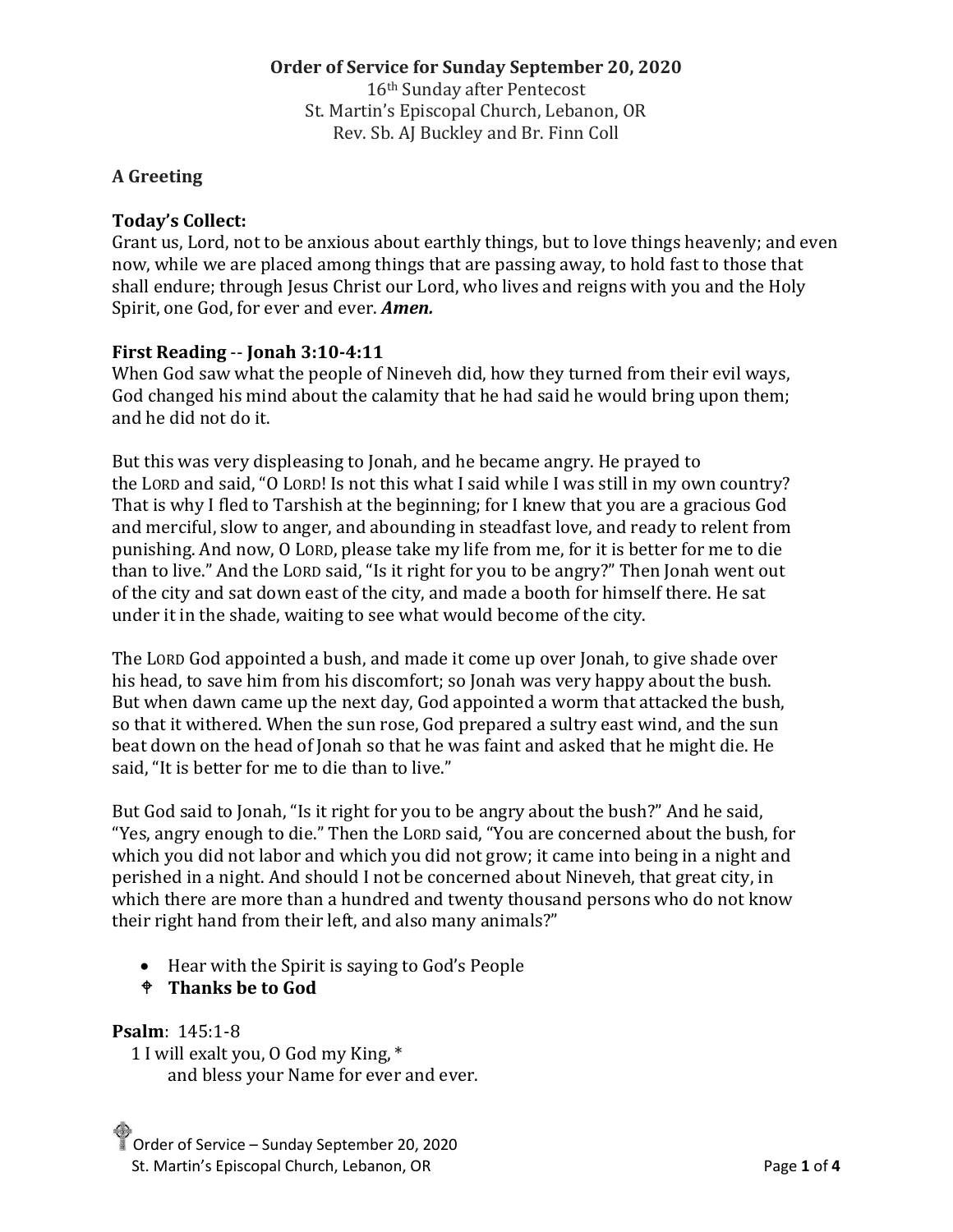2 Every day will I bless you \*

and praise your Name for ever and ever.

- 3 Great is the LORD and greatly to be praised; \* there is no end to his greatness.
- 4 One generation shall praise your works to another \* and shall declare your power.
- 5 I will ponder the glorious splendor of your majesty \* and all your marvelous works.
- 6 They shall speak of the might of your wondrous acts, \* and I will tell of your greatness.
- 7 They shall publish the remembrance of your great goodness; \* they shall sing of your righteous deeds.
- 8 The LORD is gracious and full of compassion, \* slow to anger and of great kindness.

# **Second Reading –** Philippians 1:21-30

To me, living is Christ and dying is gain. If I am to live in the flesh, that means fruitful labor for me; and I do not know which I prefer. I am hard pressed between the two: my desire is to depart and be with Christ, for that is far better; but to remain in the flesh is more necessary for you. Since I am convinced of this, I know that I will remain and continue with all of you for your progress and joy in faith, so that I may share abundantly in your boasting in Christ Jesus when I come to you again. Only, live your life in a manner worthy of the gospel of Christ, so that, whether I come and see you or am absent and hear about you, I will know that you are standing firm in one spirit, striving side by side with one mind for the faith of the gospel, and are in no way intimidated by your opponents. For them this is evidence of their destruction, but of your salvation. And this is God's doing. For he has graciously granted you the privilege not only of believing in Christ, but of suffering for him as well-- since you are having the same struggle that you saw I had and now hear that I still have.

- Hear with the Spirit is saying to God's People
- **Thanks be to God**

# **A Reading from the Gospel of Matthew 20:1-16**

Jesus said, "The kingdom of heaven is like a landowner who went out early in the morning to hire laborers for his vineyard. After agreeing with the laborers for the usual daily wage, he sent them into his vineyard. When he went out about nine o'clock, he saw others standing idle in the marketplace; and he said to them, 'You also go into the vineyard, and I will pay you whatever is right.' So they went. When he went out again about noon and about three o'clock, he did the same. And about five o'clock he went out and found others standing around; and he said to them, 'Why are you standing here idle all day?' They said to him, 'Because no one has hired us.' He said to them, 'You also go into the vineyard.' When evening came, the owner of the vineyard said to his manager, 'Call the laborers and give them their pay, beginning with the last and then going to the first.' When those hired about five o'clock came, each of them received the usual daily wage. Now when the first came, they thought they would receive more; but each of them also received the usual daily wage. And when they received it, they grumbled against the landowner, saying, 'These last worked only one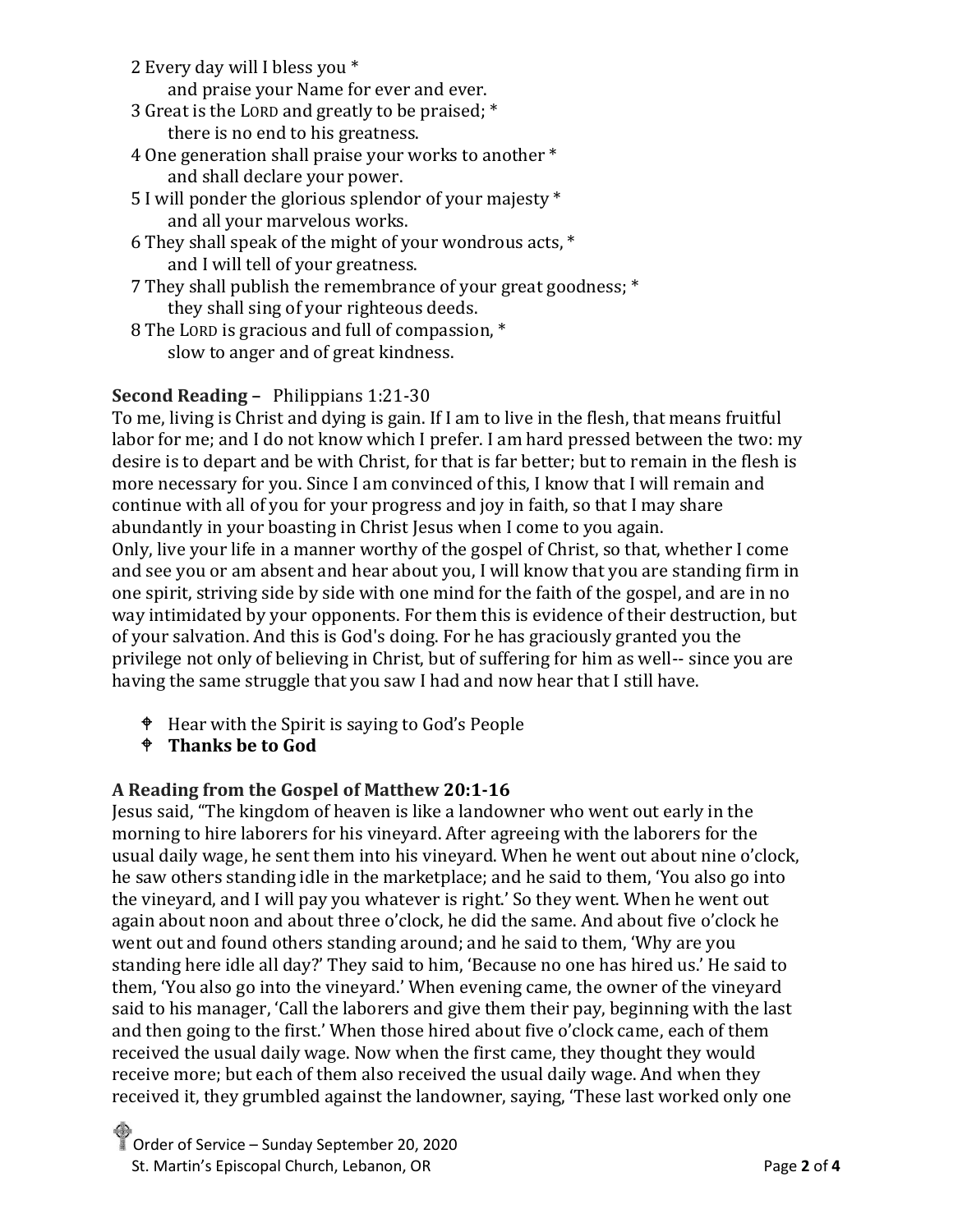hour, and you have made them equal to us who have borne the burden of the day and the scorching heat.' But he replied to one of them, 'Friend, I am doing you no wrong; did you not agree with me for the usual daily wage? Take what belongs to you and go; I choose to give to this last the same as I give to you. Am I not allowed to do what I choose with what belongs to me? Or are you envious because I am generous?' So the last will be first, and the first will be last."

<sup> $\bullet$ </sup> This is the Gospel of the Lord

### $\div$  Thanks be to God

**Sermon** – "Things are not what they seem" by Rev. Sb. AJ Buckley

### **Prayers and Litanies**

#### A LITANY FOR TIMES OF FIRE

O Lord, when we cry out in fear and desperation.

#### Raise us up from the ashes and hear us.

When fire swallows up our hopes and dreams,

#### Raise us up from the ashes and help us.

When our lives and livelihoods are consumed by flame.

#### Raise us up from the ashes and save us.

When smoke clouds our hope and shrouds our joy,

#### Raise us up from the ashes and give us peace.

In Christ, life springs forth from the dust and ashes.

#### in Christ, our lives will be raised from the ashes. In Christ, all things will be made new

O Lord, when fires rage and consume the land.

#### Stir up in us the fire of your love.

When homes are reduced to embers and ashes.

#### Stir up in us the fire of your love.

When families are displaced and tomorrow is uncertain.

#### Stir up in us the fire of your love.

Calm the anxiety that turns us in on ourselves.

#### For in you, O Lord, is new life.

Grant us faith to trust that even the dust will live by your breath.

#### For in you, O Lord, is new life.

Extend our lives in service that we might fan the flames of hope.

For in you, O Lord, is new life. Thanks be to God. Amen.

Order of Service – Sunday September 20, 2020 St. Martin's Episcopal Church, Lebanon, OR